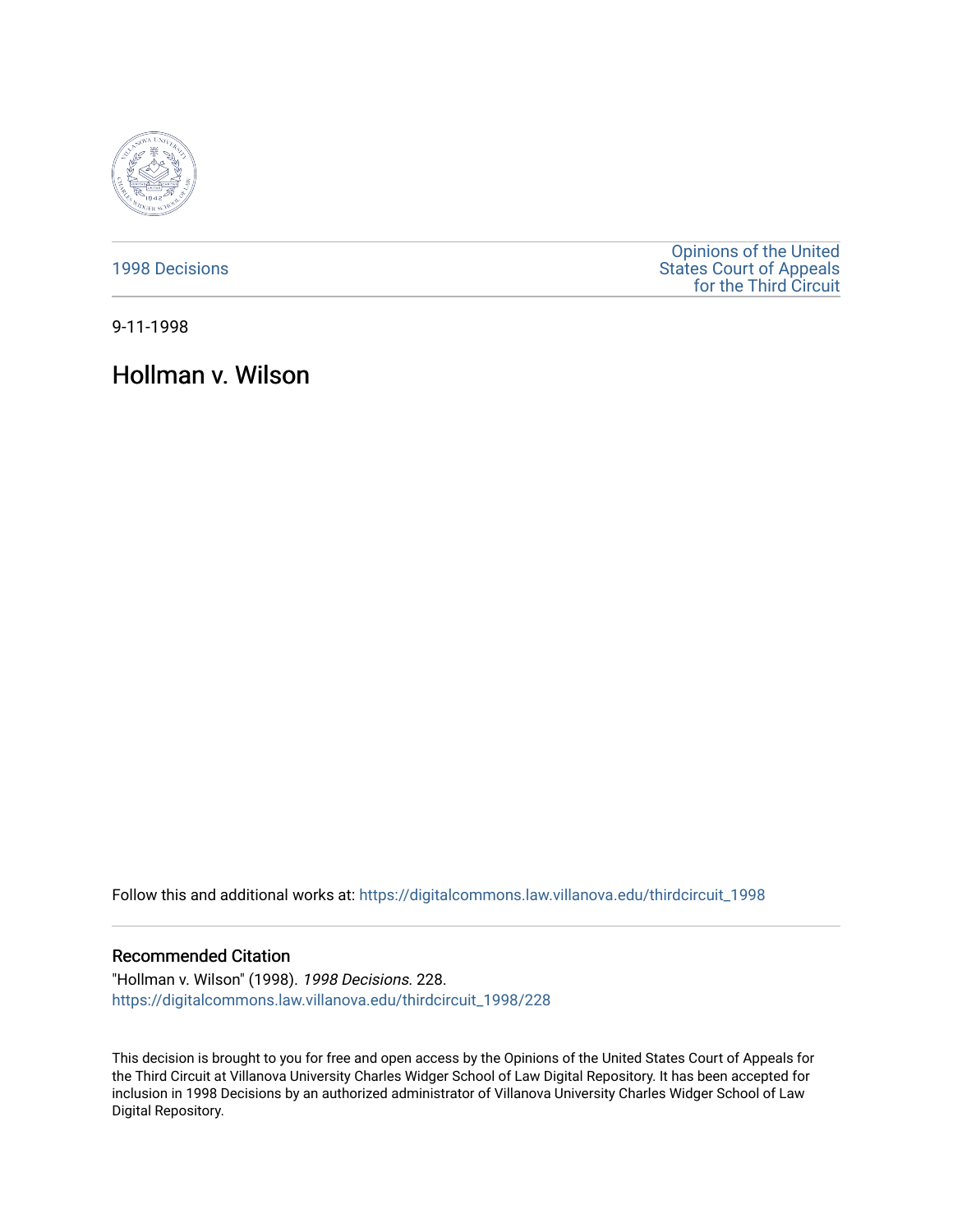```
Filed September 11, 1998 
UNITED STATES COURT OF APPEALS 
FOR THE THIRD CIRCUIT 
No. 97-2062 
CHESTER HOLLMAN, 
        Appellant 
v. 
HARRY E. WILSON, SUPERINTENDENT, RETREAT; THE 
DISTRICT ATTORNEY OF THE COUNTY OF 
PHILADELPHIA; THE ATTORNEY GENERAL OF THE 
STATE OF PENNSYLVANIA 
On Appeal from the United States District Court 
for the Eastern District of Pennsylvania 
(D.C. No. 97-cv-2115) 
Argued June 9, 1998 
Before: STAPLETON, COWEN, and RENDELL, 
Circuit Judges 
(Filed: September 11, 1998) 
        NORRIS E. GELMAN [ARGUED] 
        The Public Ledger Bldg. 
        6th & Chestnut Streets 
        Philadelphia, PA 19106 
        Counsel for Appellant
```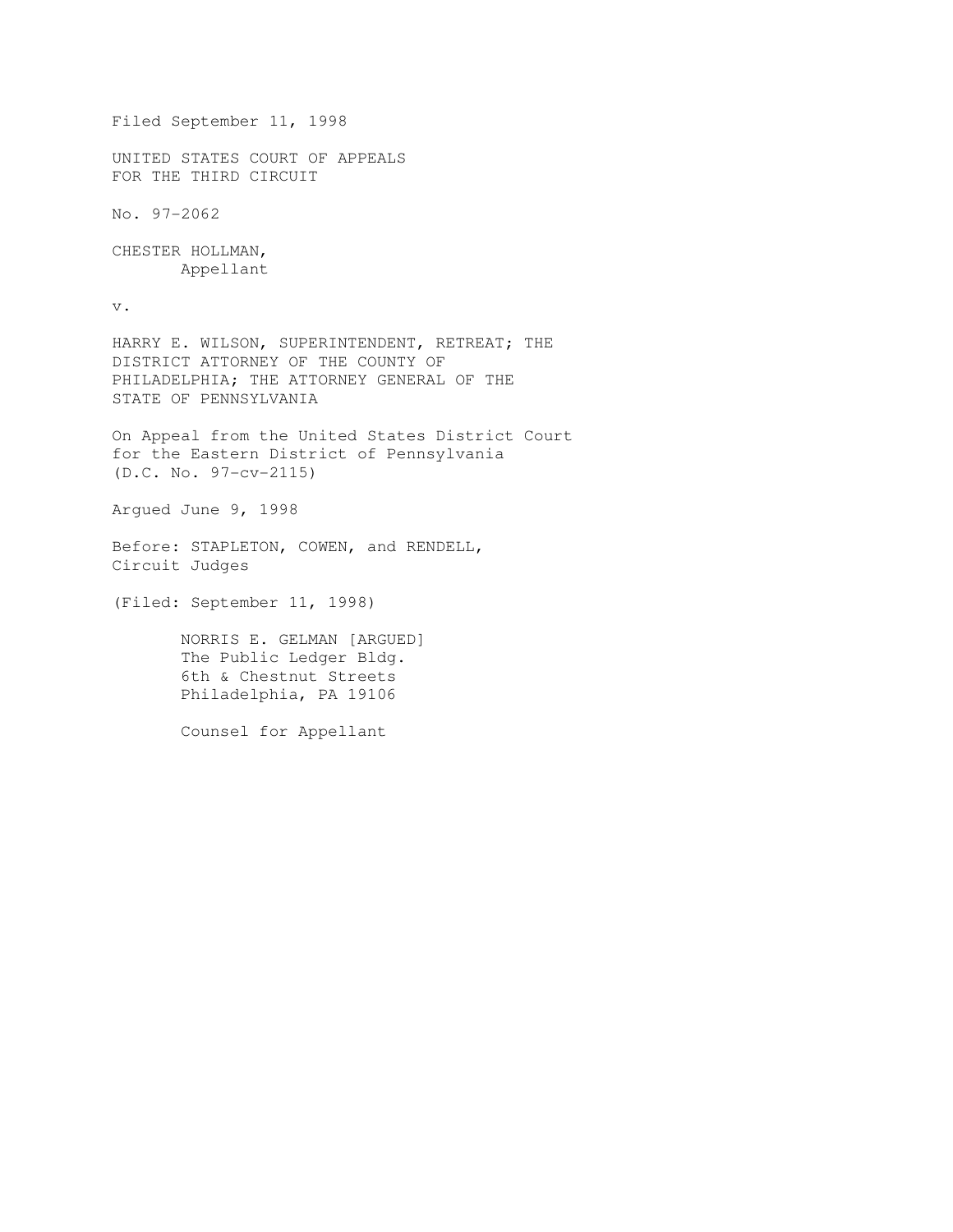DONNA G. ZUCKER [ARGUED] Office of the District Attorney 1421 Arch Street Philadelphia, PA 19102-1582

Counsel for Appellees

OPINION OF THE COURT

RENDELL, Circuit Judge.

Appellant, Chester Hollman, appeals from the district court's denial of his habeas petition filed pursuant to 28 U.S.C. S 2254, claiming that a violation of Brady v. Maryland, 373 U.S. 83 (1963), undermines his murder conviction. For the reasons discussed below, we will affirm.

### Factual Background

On May 4, 1993, a Common Pleas Court jury in Philadelphia convicted Hollman of second-degree murder, possession of an instrument of crime, robbery, and criminal conspiracy for his involvement in the shooting death of Tae Jung Ho, a graduate student at the University of Pennsylvania. Ho had been walking with his girlfriend at 22nd and Sansom Streets in Philadelphia in the early morning of August 20, 1991, when the two were approached by Hollman and another man, who pushed Ho to the ground. Hollman restrained Ho by sitting on his legs while the other assailant shot Ho in the chest; he was killed instantly. Hollman then robbed Ho and the two men ran back to their vehicle, a white Chevy Blazer.

The evidence against Hollman included the testimony of Deirdre Jones who had been traveling with Hollman in the car that night. She testified that she had been driving around Center City with Hollman and two other individuals, a man and a woman. The two men stopped the car and discussed their plan to rob someone; Jones was instructed to act as a "lookout." The two men then left the car. Jones heard a gunshot and the two men jumped back into the vehicle and sped away. Shortly thereafter, the two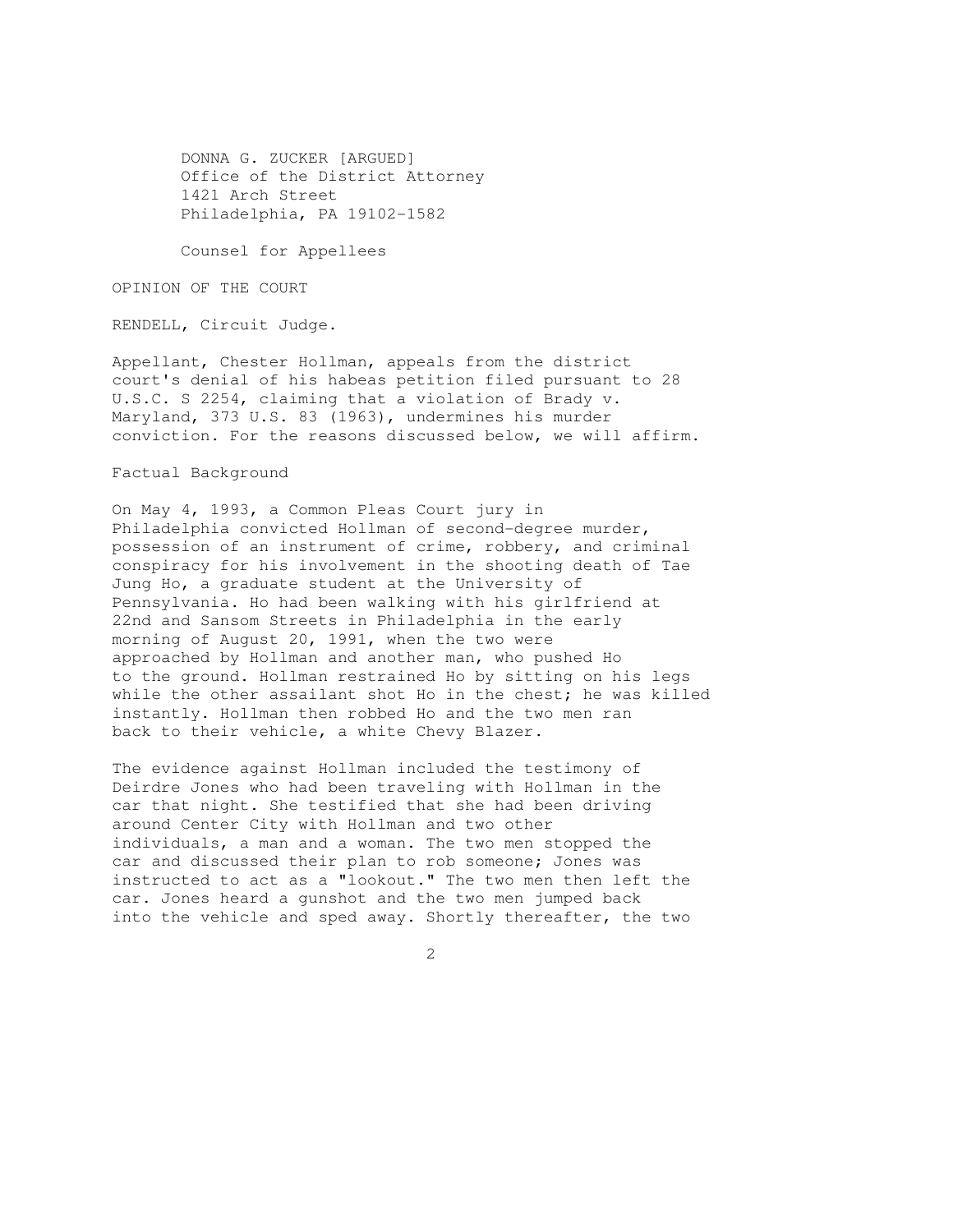other passengers exited the car and Hollman and Jones continued driving.

Two other witnesses near the scene testified that they heard a gunshot and saw two men jumping into a white Chevy Blazer which contained two passengers. One witness, a taxi driver, followed the car and was able to read the first few letters of the license plate, "YZA" before losing the car in traffic. The driver reported what he had seen and gave a description of the vehicle. Shortly thereafter, a Philadelphia police officer stopped the car driven by Hollman within blocks of the crime scene. It matched the taxi driver's description and bore a license plate which started with the letters "YZA." As the officer questioned and searched Hollman he observed that Hollman was perspiring heavily and seemed highly agitated.

At trial, the only eyewitness who claimed to have actually seen the crime in progress was Andre Dawkins. Dawkins was standing outside a convenience store across the street from the crime scene. He testified that he saw Hollman and another man push Ho to the ground and heard Ho plead for his life and the life of his girlfriend. Dawkins claimed to have had a good view of Hollman running back to the car after the shooting and identified Hollman as the man who had restrained Ho while the other assailant shot him.

During his interview with the police, Hollman denied everything. However, when confronted with the statement of Deirdre Jones, he blurted out, "I told that bitch to keep her mouth shut, shit." During a search of Hollman's residence, a .38 caliber revolver was discovered. An expert testified at trial that the bullet that killed Ho could have come from that gun.

The jury convicted Hollman of second degree murder, possession of an instrument of crime, robbery, and criminal conspiracy.

After the trial, Hollman's counsel learned that, due to an apparent clerical error, the prosecution had not had, and thus did not provide him with, a full and accurate report of Dawkins's criminal history. This error was not detected until Dawkins was arrested for robbery several months after the Hollman trial. Dawkins had accidently been given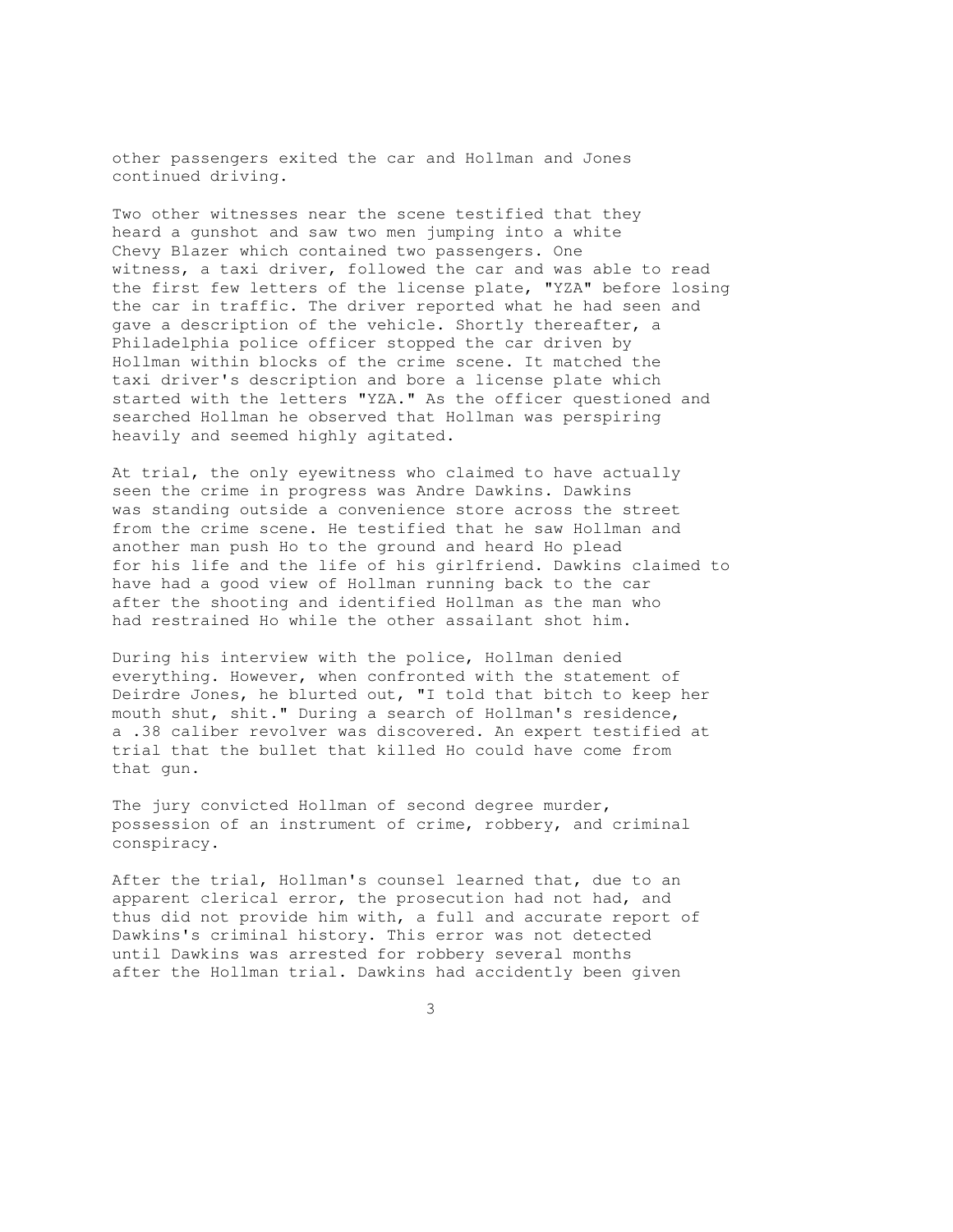two different identification numbers in the police computer system. The record retrieved by the government and provided to defense counsel contained a recent arrest for burglary, a prior arrest under the alias John Johnson, and several open bench warrants. However, it did not contain significant aspects of Dawkins's criminal history including robbery and conspiracy convictions, and a prior conviction for filing a false report of incriminating evidence with the authorities.

Hollman moved for a new trial in state court arguing, inter alia, that the prosecution's failure to turn over this impeachment evidence constituted a Brady violation. See Brady v. Maryland, 373 U.S. 83 (1963).1 Hollman contended that had the information been available during trial, the credibility of Dawkins could have been impeached using his prior crimen falsi convictions. The trial court held a post-trial hearing on the matter and then denied the motion, sentencing Hollman to life in prison. The Superior Court rejected the same argument and the Supreme Court of Pennsylvania denied an allowance of appeal. Hollman then filed this S 2254 motion in the district court on March 2, 1997. The district court, adopting the opinion of the Magistrate Judge, denied relief finding that the failure to produce Dawkins's entire criminal record did not warrant a new trial under Brady. As the district court granted a certificate of appealability, we have jurisdiction pursuant to 28 U.S.C. S 2253(a). We likewise deny Hollman's habeas petition.

## Standard of Review

We exercise plenary review over a district court's legal conclusions made in reviewing a S 2254 petition. See Orban v. Vaughn, 123 F.3d 727, 729 (3d Cir. 1997), cert. denied, 118 S. Ct. 717 (1998). Because Hollman filed his petition before the district court on March 24, 1997, it is governed by the provisions of the Antiterrorism and Effective Death Penalty Act ("AEDPA") which became effective on April 24, 1996. The AEDPA creates the following standard that

1. Hollman raised other issues in his state court motions but the appeal before us focuses on the alleged Brady violation.

4

 $\mathcal{L}_\mathcal{L}$  , and the set of the set of the set of the set of the set of the set of the set of the set of the set of the set of the set of the set of the set of the set of the set of the set of the set of the set of th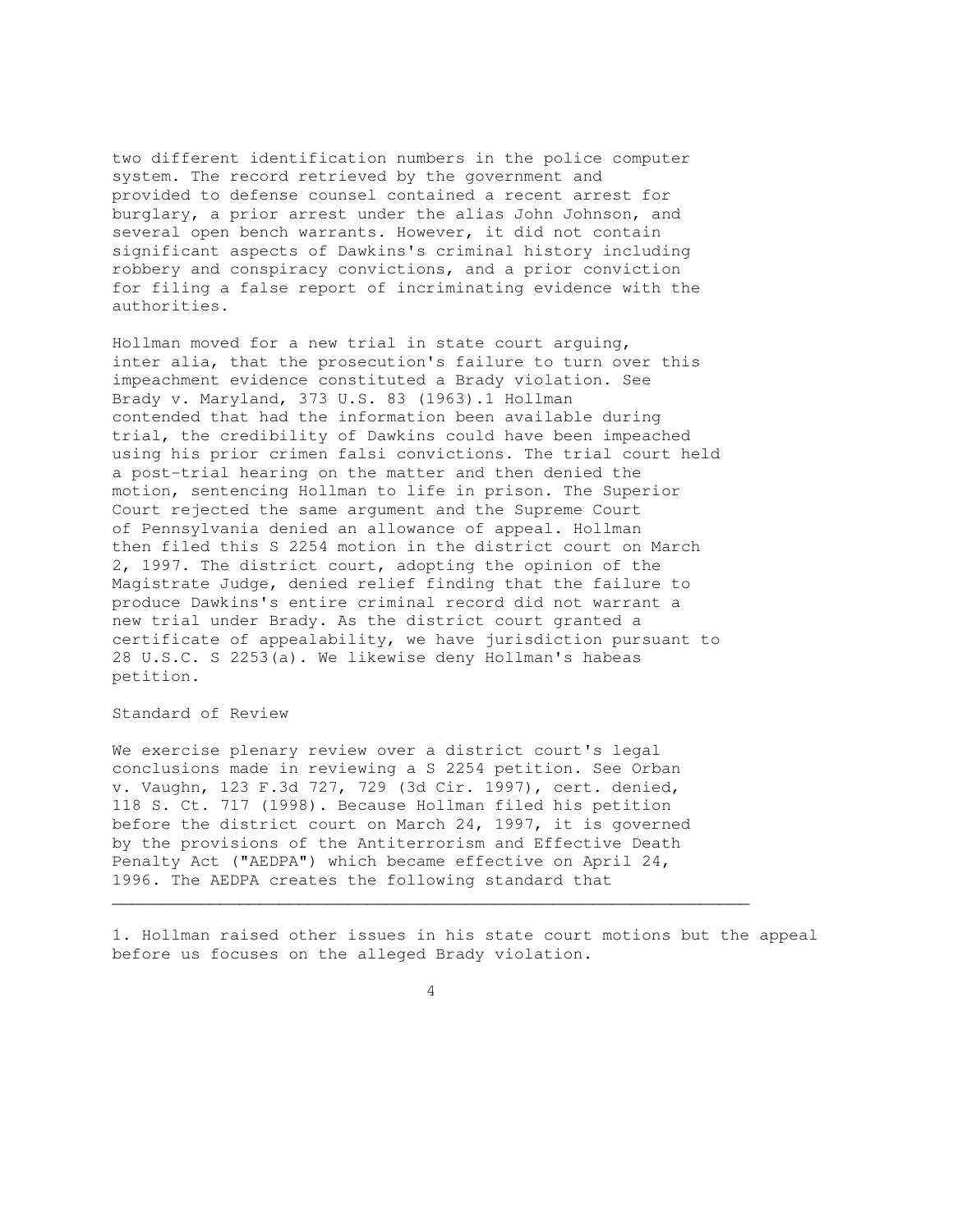federal courts must apply when reviewing a habeas petition brought by a state prisoner:

> An application for a writ of habeas corpus on behalf of a person in custody pursuant to the judgment of a State court shall not be granted with respect to any claim that was adjudicated on the merits in State court proceedings unless the adjudication of the claim--

 (1) resulted in a decision that was contrary to, or involved an unreasonable application of, clearly established Federal law, as determined by the Supreme Court of the United States, or

 (2) resulted in a decision that was based on an unreasonable determination of the facts in light of the evidence presented in the State court proceeding.

28 U.S.C. S 2254(d). The issue raised in Hollman's habeas petition was clearly adjudicated on the merits in state court. Because the question before us is one of law we examine the state court's decision to determine if it was "contrary to, or involved an unreasonable application of clearly established federal law." As we find that the state court's decision on Hollman's petition was not deficient under this standard, we will deny habeas relief.

We recognize that we have not yet defined the contours of the new AEDPA standard. See Berryman v. Morton, 100 F.3d 1089, 1103 (3d Cir. 1996) (stating that "we have not determined the extent of the deference that federal habeas courts must afford to the legal or the factual determinations made by state courts").2 However, we need not do so here, because the Pennsylvania Superior Court did not render a decision contrary to clearly established federal law under any reading of the relevant standard.

2. Cf. O'Brien v. DuBois, 145 F.3d 16 (1st Cir. 1998) (setting forth that circuit's interpretation of the AEDPA); Green v. French, 143 F.3d 865 (4th Cir. 1998) (same); Neelley v. Nagle, 138 F.3d 917 (11th Cir. 1998) (same); Drinkard v. Johnson, 97 F.3d 751 (5th Cir. 1996), cert. denied, 117 S. Ct. 1114 (1997) (same).

 $\sim$  5  $\sim$  5  $\sim$  5  $\sim$  5  $\sim$  5  $\sim$  5  $\sim$  5  $\sim$  5  $\sim$  5  $\sim$  5  $\sim$  5  $\sim$  5  $\sim$  5  $\sim$  5  $\sim$  5  $\sim$  5  $\sim$  5  $\sim$  5  $\sim$  5  $\sim$  5  $\sim$  5  $\sim$  5  $\sim$  5  $\sim$  5  $\sim$  5  $\sim$  5  $\sim$  5  $\sim$  5  $\sim$  5  $\sim$  5  $\sim$  5  $\sim$ 

 $\mathcal{L}_\mathcal{L}$  , and the set of the set of the set of the set of the set of the set of the set of the set of the set of the set of the set of the set of the set of the set of the set of the set of the set of the set of th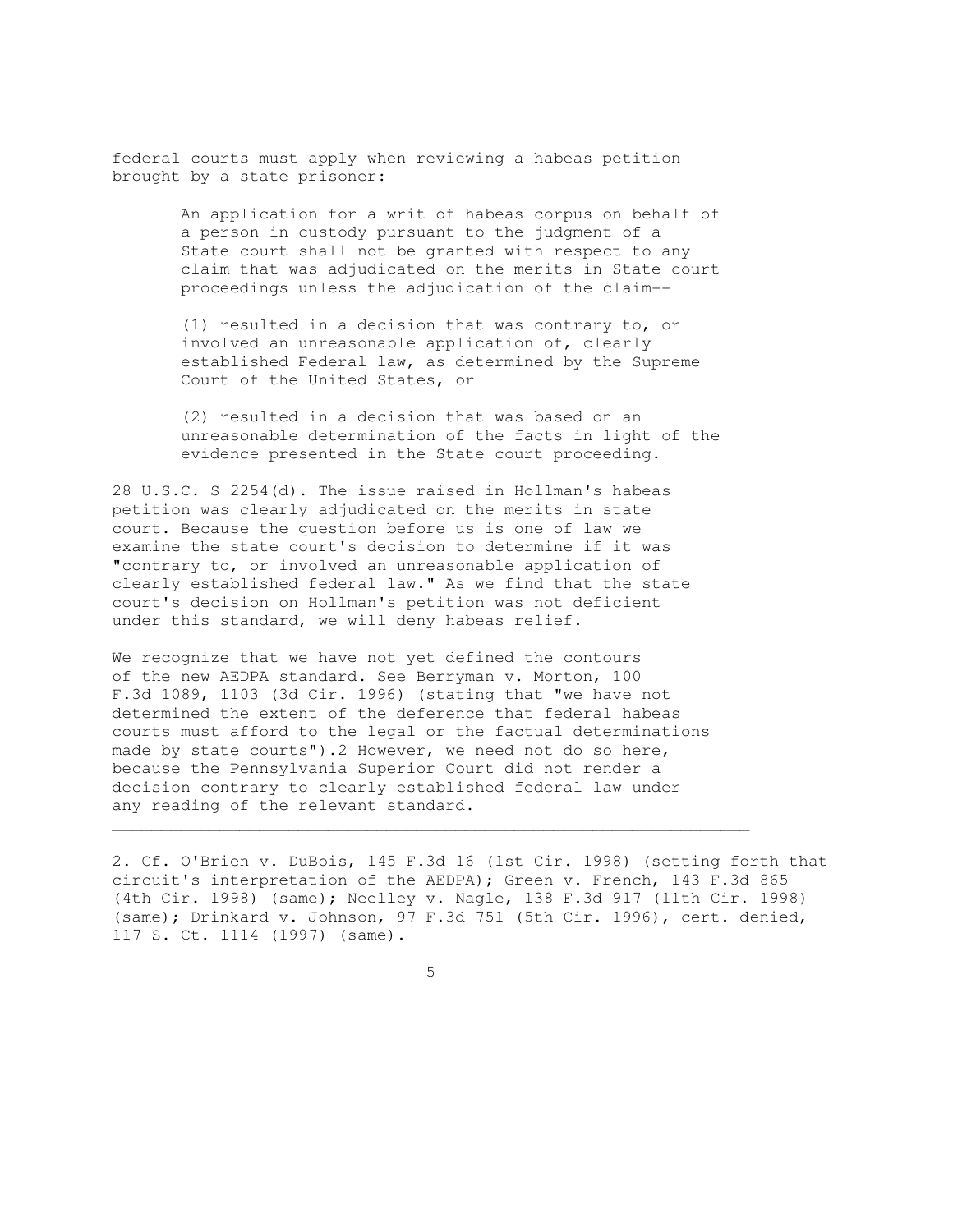### State Court's Determination

When the error regarding Dawkins's criminal identification numbers was discovered, Hollman moved for a new trial on the basis of the claimed Brady violation and argued that his counsel had been ineffective in failing to produce other evidence to impeach Dawkins. The trial court conducted a post-trial hearing. The court determined that the failure to produce Dawkins's entire criminal record did not constitute a Brady violation and that even if defense counsel had known about the earlier convictions, the result of the trial would not have been different. The trial court thus concluded that a new trial was not warranted. Hollman appealed to the Superior Court which determined that the mistakenly omitted evidence did not constitute a Brady violation, that Hollman was not entitled to a new trial on the basis of after-discovered evidence, and that the court's charge did not deny Hollman due process.3 The Supreme Court of Pennsylvania denied an allowance of appeal on April 1, 1996. As Hollman has exhausted his state court remedies with respect to the issues raised in this appeal, we can review his claim brought under S 2254.

## Discussion

In Brady, the Supreme Court held that "the suppression by the prosecution of evidence favorable to an accused upon request violates due process where the evidence is material either to guilt or punishment." 373 U.S. at 87. A new trial will be granted for a Brady violation only if the defendant can demonstrate both that the prosecution withheld exculpatory evidence, and that the evidence was material, in that the defendant did not receive a fair trial because of its absence. See United States v. Pelullo, 105 F.3d 117, 122 (3d Cir. 1997). It is well established that

3. Although the Superior Court decision that Brady was not violated rested on an erroneous view that impeachment material cannot constitute exculpatory evidence under Brady, the particulars of the reasoning do not affect our ruling because we hold that, in any event, the state court adjudication did not result in a decision that was contrary to, or an unreasonable application of, clearly established federal

 $\mathcal{L}_\mathcal{L}$  , and the contribution of the contribution of the contribution of the contribution of the contribution of the contribution of the contribution of the contribution of the contribution of the contribution of

law because we, too, find that Brady is not implicated.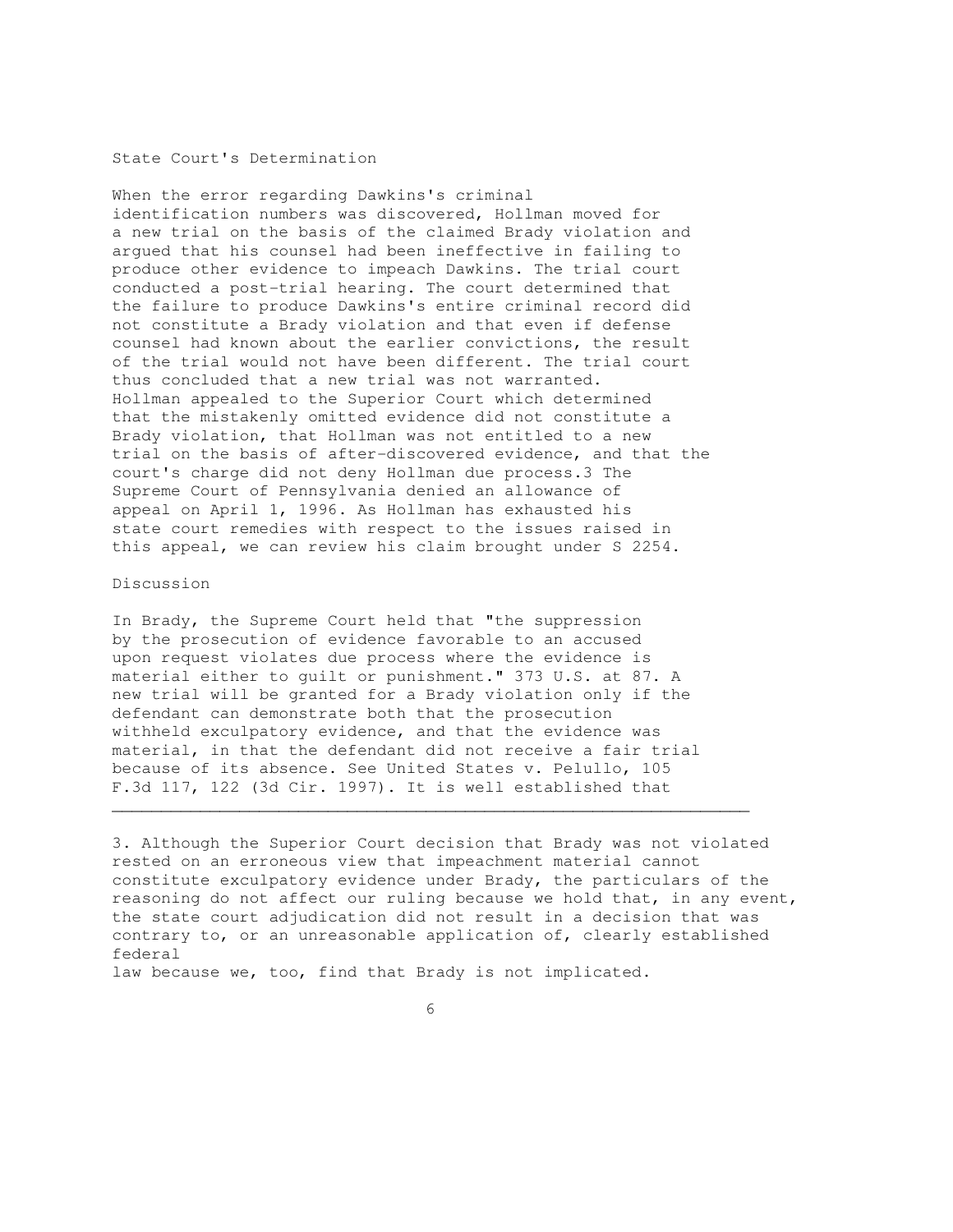impeachment evidence can constitute exculpatory evidence under Brady and its progeny and Hollman is correct that evidence of a government witness's prior criminal history is evidence which must be produced to the defense. See United States v. Bagley, 473 U.S. 667, 676 (1985); Giglio v. United States, 405 U.S. 150, 153 (1972).

The law is clear that the prosecution must not "withhold" impeachment evidence. It is equally clear that the government is only "obligated to produce certain evidence actually or constructively in its possession or accessible to it." United States v. Perdomo, 929 F.2d 967, 970 (3d Cir. 1991).4 Where the prosecutor had no actual or constructive possession of information, there can be no Brady violation for failure to disclose it. It is uncontested that the prosecution did not have actual possession of the full criminal record of Dawkins. Constructive possession means that a prosecutor "should  $\ldots$  . have known that the material at issue was in existence." United States v. Joseph, 996 F.2d 36, 39 (3d Cir. 1993).

In Perdomo, we found a Brady violation where the government failed to provide the defense with a witness's criminal history report. 929 F.2d at 971. In that case, however, the government's search for available information was deficient in that it failed even to request a criminal history report from the Virgin Islands. Id. It was the government's failure to seek "information readily available to it" which prompted the court to find that the first prong of Brady had been violated. Id. Thus, we, along with several other circuits have imposed upon the prosecution a duty to search accessible files to find requested exculpatory material. See United States v. Brooks, 966 F.2d 1500, 1502- 03 (D.C. Cir. 1992); Carey v. Duckworth, 738 F.2d 875, 878

4. By discussing Third Circuit caselaw construing Brady we are not concluding that it is necessarily pertinent, let alone controlling, in applying the standard under the AEDPA. There are conflicting views among the courts of appeals referenced above as to the relevance and weight of precedents established by courts other than the Supreme Court in applying the AEDPA, and we have yet to explore this issue. However, Perdomo is useful to demonstrate that even our court of appeals, in applying Brady, has not ventured from the concept that it is available and accessible information that must be disclosed.

 $\mathcal{L}_\mathcal{L}$  , and the set of the set of the set of the set of the set of the set of the set of the set of the set of the set of the set of the set of the set of the set of the set of the set of the set of the set of th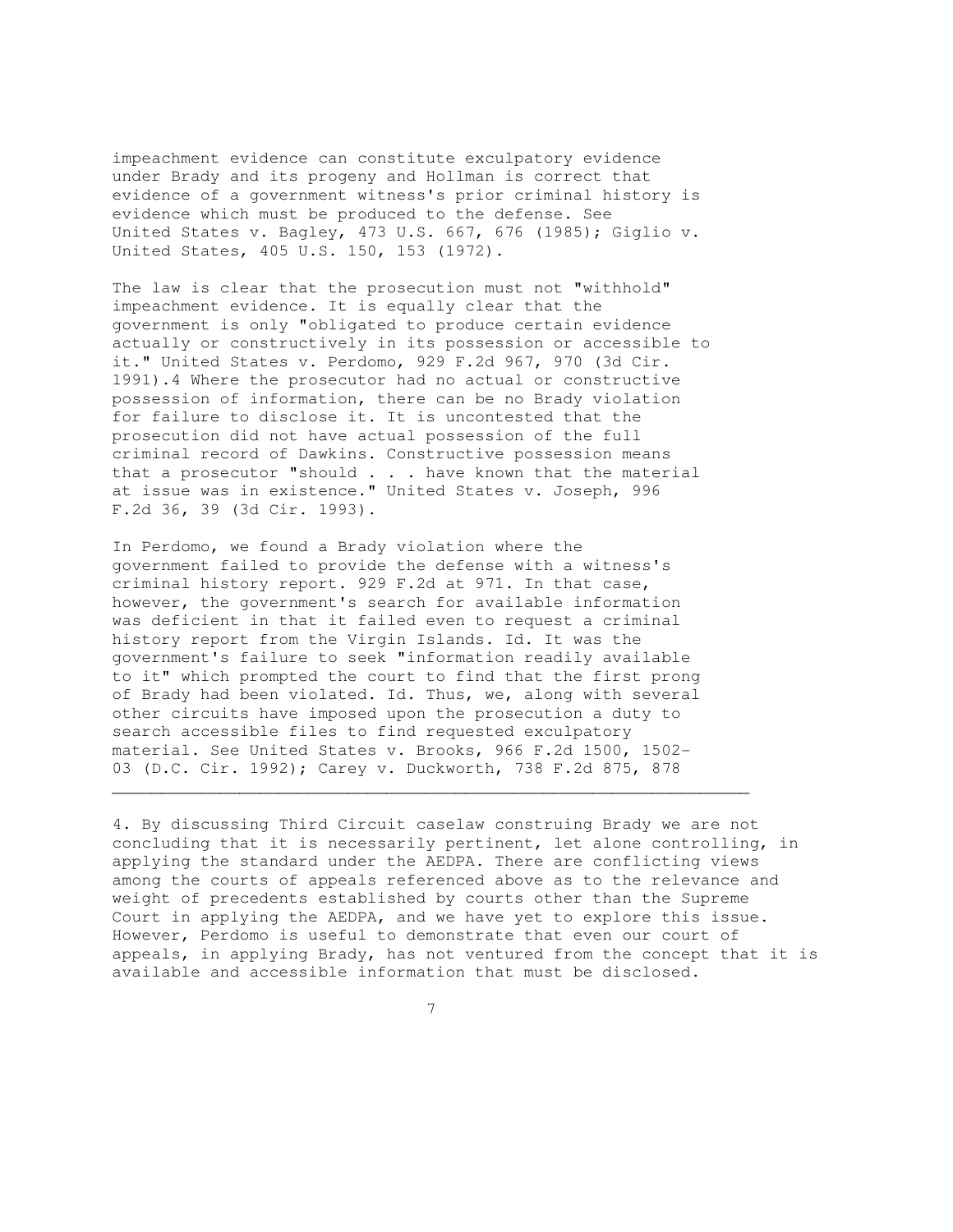(7th Cir. 1984); United States v. Auten, 632 F.2d 478, 481 (5th Cir. 1980). As one court has noted, the duty rests on the notion that "government failure to turn over an easily turned rock is essentially as offensive as one based on government non-disclosure." Brooks, 966 F.2d at 1503. The duty to search discourages the government from intentionally keeping itself ignorant of information useful to the defense. See Carey, 738 F.2d at 878. However, where the government has diligently searched, no Brady violation will be found. See United States v. Young, 20 F.3d 758, 764 (7th Cir. 1994) (declining to find Brady violation where government diligently searched national and localfiles for information about witness's criminal history but failed to search records of other states).

Here we cannot say that the prosecutor should have-- or even could have -- known about, or searched for, the clerical error which resulted in Andre Dawkins being given two different criminal identification numbers. The cause of the failure is characterized by the parties as an administrative mistake. Without some record evidence that it was something more than a mistake, we cannot conclude that the government withheld information that was readily available to it or constructively in its possession. Accordingly, we find that the government did not withhold Dawkins's full criminal history and that the failure of the government to produce this material does not constitute a Brady violation.

We note that Hollman is really arguing that we expand the scope of what constitutes Brady material, since he does not dwell on the issue of accessibility, but focuses, rather, on his view that the defendants' proceeding to trial without this type of information simply should constitute a violation of Brady. We have little difficulty rejecting this argument as it clearly entails extending Brady beyond the scope of any federal case precedent.

Even if we were to view the prosecution's failure to retrieve Dawkins's complete record as a violation of Brady, he would not be entitled to a new trial unless we determined that the favorable evidence was "material" in that Hollman did not receive a fair trial because of the absence of that evidence. See Pelullo, 105 F.3d at 122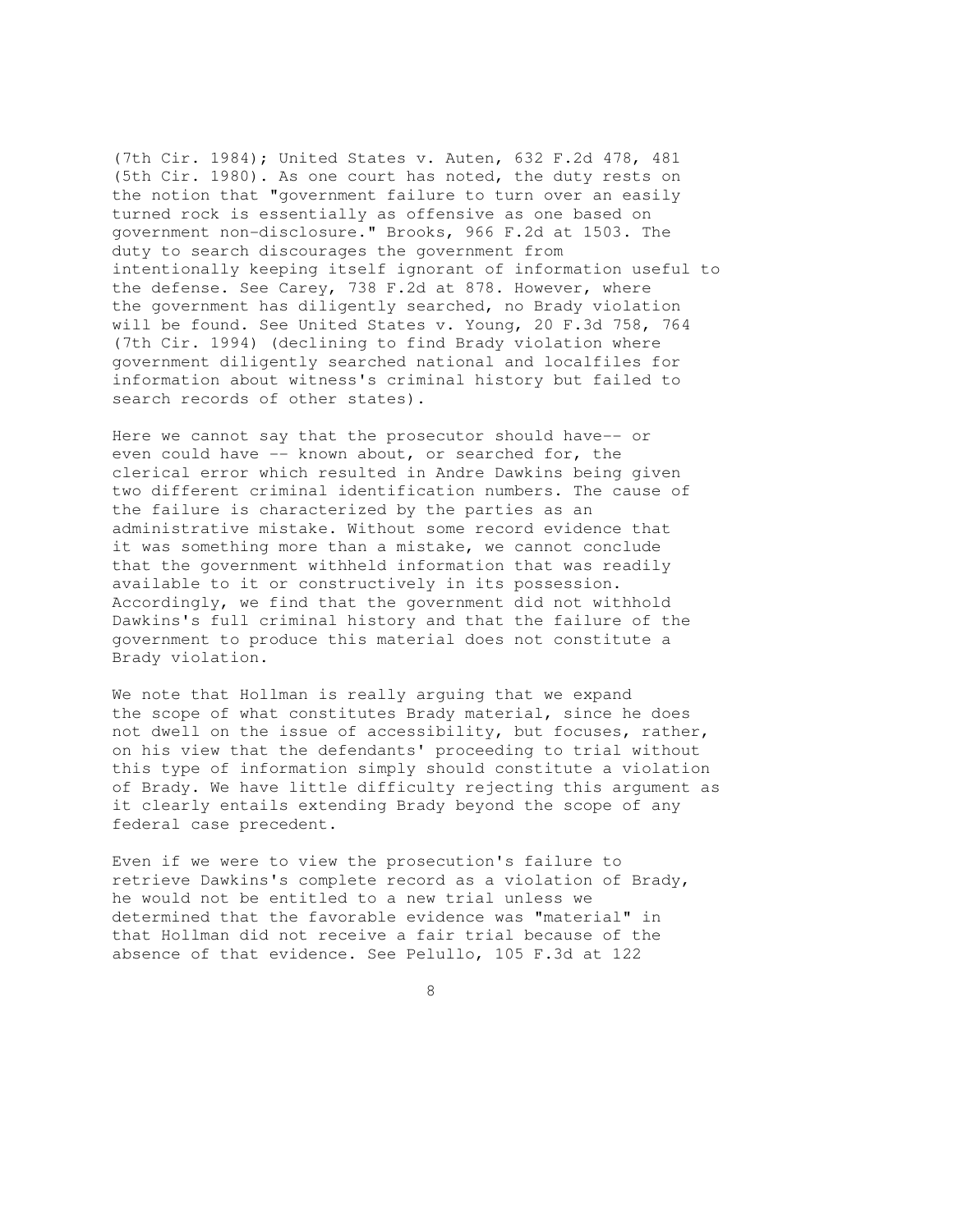(citations omitted). A fair trial is one deemed worthy of confidence. See Kyles v. Whitley, 514 U.S. 419, 434 (1995). The defendant must show that "the favorable evidence could reasonably be taken to put the whole case in such a different light as to undermine confidence in the verdict." Id. at 435. The question here is whether Dawkins's crimen falsi convictions are material, that is, whether there is a reasonable probability that disclosure of his criminal record would have led to a different result at trial. Id. at 432-42.

Hollman asserts that the absence of a record of Dawkins's prior crimen falsi convictions was material and deprived him of a fair trial in three ways. First, Dawkins was able to perjure himself with impunity regarding his criminal history; second, the government relied on Dawkins's credibility in its closing; and third, the jury instructions given by the trial judge somehow buttressed the credibility of Dawkins's testimony. Like the district court, we disagree.

It should be noted at the outset that Dawkins's credibility was impeached repeatedly during the trial. The crossexamination of Dawkins focused on inconsistencies in his statements to the police and in his trial testimony.5 During his cross-examination, defense counsel established that Dawkins had an extensive history of conflict with law enforcement which he blamed on police harassment. The jury was made aware of the fact that Dawkins had a criminal record.6 In addition, Dawkins admitted that bench

 $\mathcal{L}_\mathcal{L}$  , and the set of the set of the set of the set of the set of the set of the set of the set of the set of the set of the set of the set of the set of the set of the set of the set of the set of the set of th

5. Dawkins admitted that when questioned by the police he had initially denied seeing the murder and lied in his statement to the police because he "didn't want to get involved." App. at 1359-62. He also admitted that he did not reveal his address to police officers but claimed to be living on the streets because he feared he would be considered a "snitch" for reporting what he saw. App. at 1337.

6. Defense counsel questioned Dawkins about his most recent burglary arrest, about his prior conviction for theft and on his use of an alias in connection with that arrest. He denied his involvement in the burglary and his use of an alias but admitted, "I have summaries. I have a burglary. I ain't been a saint all of my life." App. at 1267.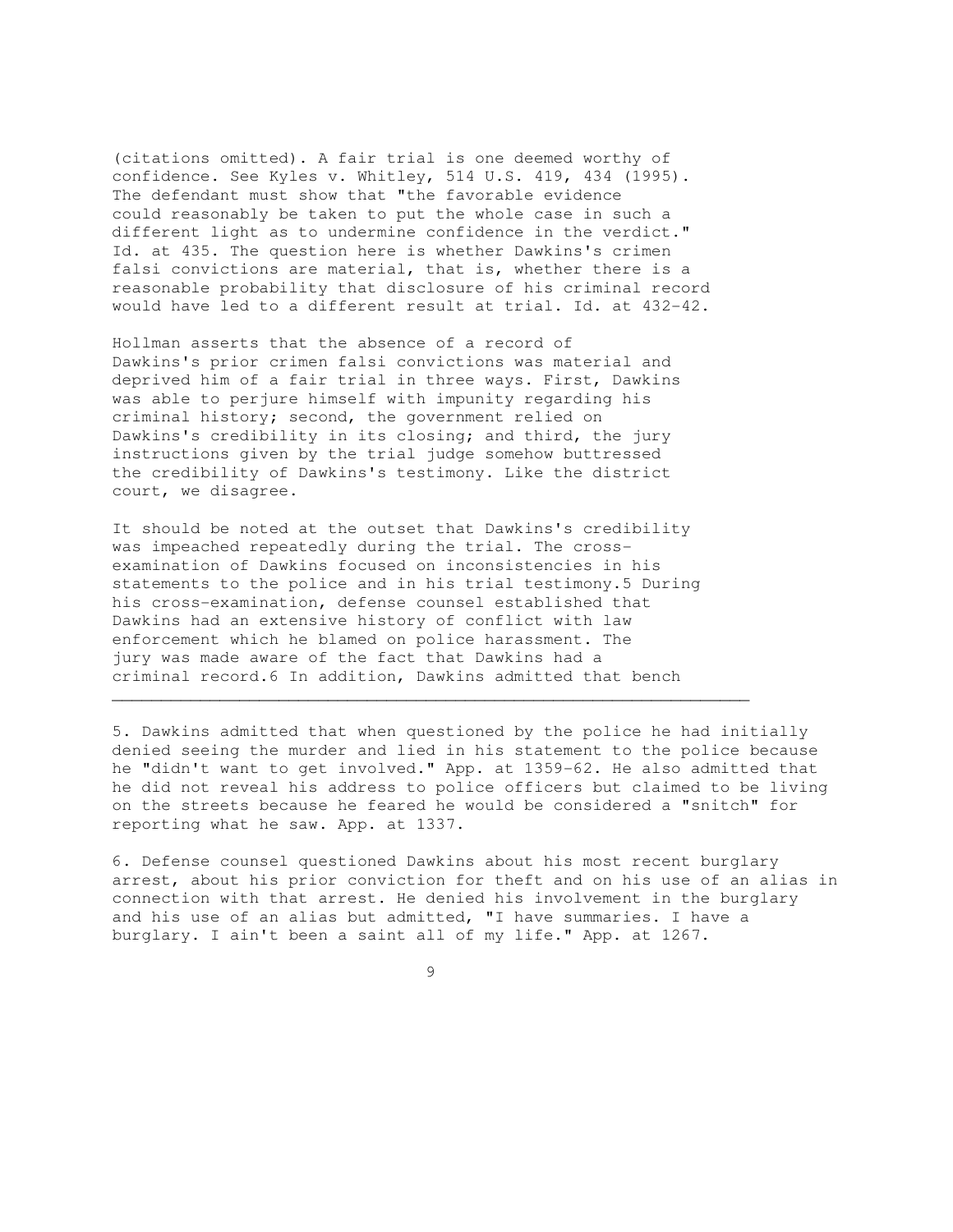warrants had been issued for him in several "summary cases." App. at 1255.7

When Dawkins was questioned about his most recent arrest for burglary, he denied that he had committed the crime and complained of extensive harassment by the police. However, the arresting officer testified that at the time of his arrest Dawkins admitted to having committed the burglary and that he was able to describe the items removed from the apartment. App. at 1557-58. In addition, the detective told the jury that Dawkins asked for help in dealing with his crack cocaine addiction. App. at 1559. During his testimony, Dawkins had stated that he hadn't used drugs for years. App. at 1286.

Further, Dawkins admitted at trial that he had a history of mental problems. Specifically, Dawkins testified that he had spent seven months in a state mental institution because he "didn't know who [he] was." App. at 1285. He also stated that he was no longer taking his psychiatric medication and had not been taking the medication at the time he observed Ho's murder. App. at 1286. We conclude that the additional impeachment material contained in the complete criminal record would have been merely cumulative. We find that even had defense counsel been provided with Dawkins's crimen falsi convictions, the additional impeachment evidence would not have put the whole case in such a different light as to undermine our confidence in the verdict.

Hollman contends that the harm created by the purported Brady violation was exacerbated because Dawkins escaped challenge for his perjury on the stand.8 It

7. In response to a question about outstanding bench warrants Dawkins replied,

 $\mathcal{L}_\mathcal{L}$  , and the set of the set of the set of the set of the set of the set of the set of the set of the set of the set of the set of the set of the set of the set of the set of the set of the set of the set of th

I had summary bench warrants. It's from the case I got a little --

it

 used to haunt me. I used to dream about it so much that I had an attitude constantly, so much of an attitude that if someone said something to me, I would tell them off. They would not leave me alone. They still don't leave me alone. . . . And I told off many a police officer, many a people, and they locked me up.

App. at 1255-56.

8. This perjury consisted of three instances where Dawkins denied having a criminal record. App. at 1267; 1268; 1272.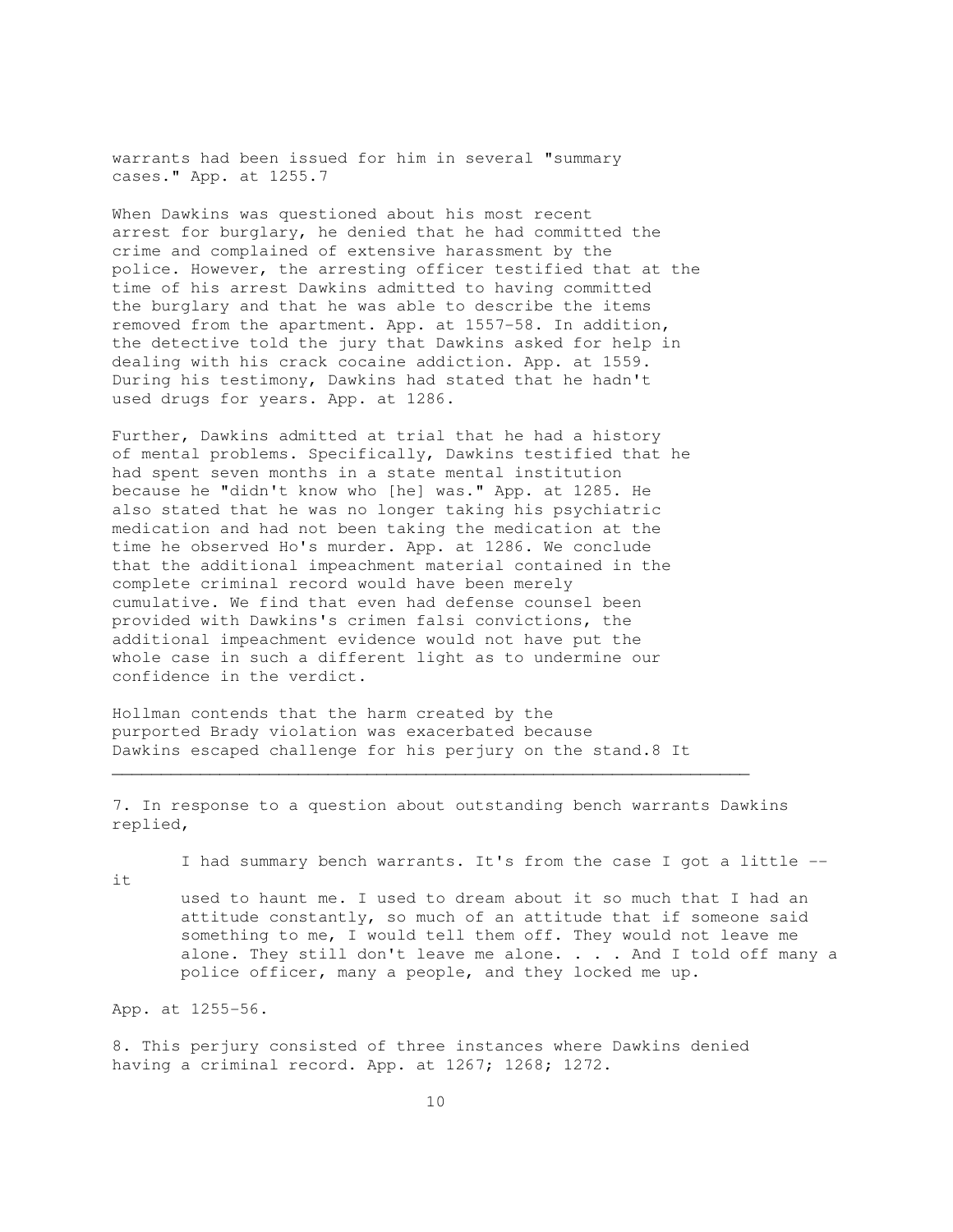is true that Dawkins perjured himself by not revealing that he did have a criminal record but this does not give rise to separate rights under Brady. Further, we note that had all the parties had Dawkins's full criminal history, it is unlikely that he would have testified that he had no record. Rather, it appears that Dawkins was attempting to benefit from the clerical error which seemingly purged a portion of his criminal past.

Hollman's contention that the government, in its closing argument, relied on the credibility of Dawkins is similarly flawed. App. at 1686; 1689-90.9 To the contrary, the prosecutor did not place undue reliance on the credibility of Dawkins and, seemingly realizing his questionable credibility, advised the jury that there was sufficient evidence to convict Hollman without the testimony of Dawkins. App. at 1679. Finally, Hollman's argument that the jury instructions invited the jury to rely on the testimony of Dawkins is without merit. The trial judge gave standard jury instructions that would have been unaffected if Dawkins had been impeached using his crimen falsi convictions.

The record as a whole lends further support to the conclusion that there was sufficient evidence to convict Hollman without the testimony of Dawkins. Compelling evidence was provided by Deirdre Jones who was traveling in the car with Hollman that night. While the trial court properly instructed that her testimony was subject to scrutiny as a "corrupt and polluted source," her version of the events was corroborated by the other witnesses in the case. For example, two witnesses heard the shooting, saw two men fleeing, and supplied information about the white

9. In the two passages cited by Hollman, the prosecutor asked the jury to decide if Dawkins was "shaken" on the stand. However, the passages, read in their entirety reveal that the prosecutor recognized that his witness was flawed. First, the prosecutor stated:"No, I won't apologize for Andre Dawkins because there's dignity in everything. I submit to you that you saw him on the stand. Was he articulate? Was he shaken on cross-examination?" App. at 1686. Later, he asked, "I say to you, in the examination of Andre Dawkins, was he shaken? And do you think less of Andre Dawkins because of what a detective said that had nothing to do with nothing? If so, it's your decision." App. at 1690.

 $\mathcal{L}_\mathcal{L}$  , and the contribution of the contribution of the contribution of the contribution of the contribution of the contribution of the contribution of the contribution of the contribution of the contribution of